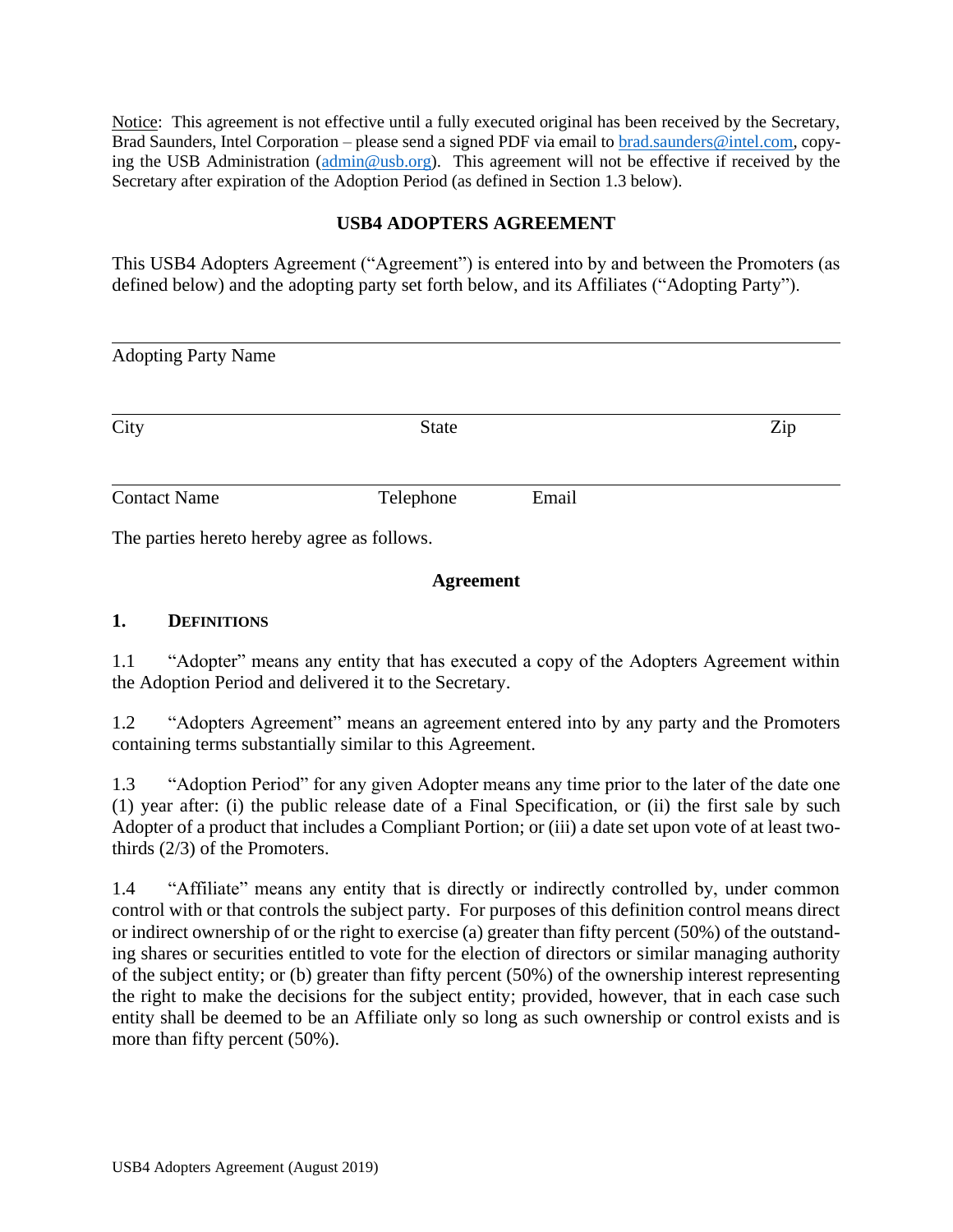1.5 "Compliant Portion" means only those specific portions of products (hardware, software or combinations thereof) that implement and to the extent they are compliant with a Final Specification (as applicable to such portions), provided that such portions are within the bounds of the Scope.

1.6 "Final Specification" means any version of a Draft Specification as adopted and published by the Promoters. For purposes of this definition, a Final Specification shall not include any implementation examples unless such implementation examples are expressly identified as being included as part of the limited patent license in such Final Specification as adopted.

1.7 "Necessary Claims" means claims of a patent or patent application that (a) are owned or controlled by a party, now or at any future time; and (b) are necessarily infringed by implementing those portions of a Final Specification within the bounds of the Scope, wherein a claim is necessarily infringed only when it is not possible to avoid infringing it because there is no commercially reasonable non-infringing alternative for implementing such portions of a Final Specification within the bounds of the Scope. Notwithstanding the foregoing sentence, Necessary Claims do not include any claims (x) other than those set forth above even if contained in the same patent or patent application as Necessary Claims; (y) that read solely on any implementations of any portion of a Final Specification that are not within the bounds of the Scope; or (z) that, if licensed, would require consent from, and/or a payment of royalties by the licensor to, unaffiliated third parties.

1.8 "Promoters" means each company that has executed a USB Specification Promoters Agreement and its Affiliates.

1.9 "Scope" means, with regard to a Final Specification, the protocols, electrical signaling characteristics, mechanical requirements for connectors and cabling, and firmware descriptors and device and driver architectures, solely to the extent disclosed with particularity in a Final Specification where the sole purpose of such disclosure is to enable products to interoperate, interconnect or communicate as defined within a Final Specification. Notwithstanding the foregoing, the Scope shall not include (i) any enabling technologies that may be necessary to make or use any product or portion thereof that complies with a Final Specification, but are not themselves expressly set forth in a Final Specification (e.g., semiconductor manufacturing technology, compiler technology, object oriented technology, operating system technology, etc.); or (ii) the implementation of published specifications other than a Final Specification, whether or not referenced in a Final Specification, developed outside of this Agreement but referred to in the body of a Final Specification; or (iii) any portions of any product and any combinations thereof the sole purpose or function of which is not required for compliance with a Final Specification.

1.10 "Secretary" means the party identified by the Promoters as the secretary for a Final Specification.

1.11 "Trademarks" shall have the meaning assigned in Section 3.1.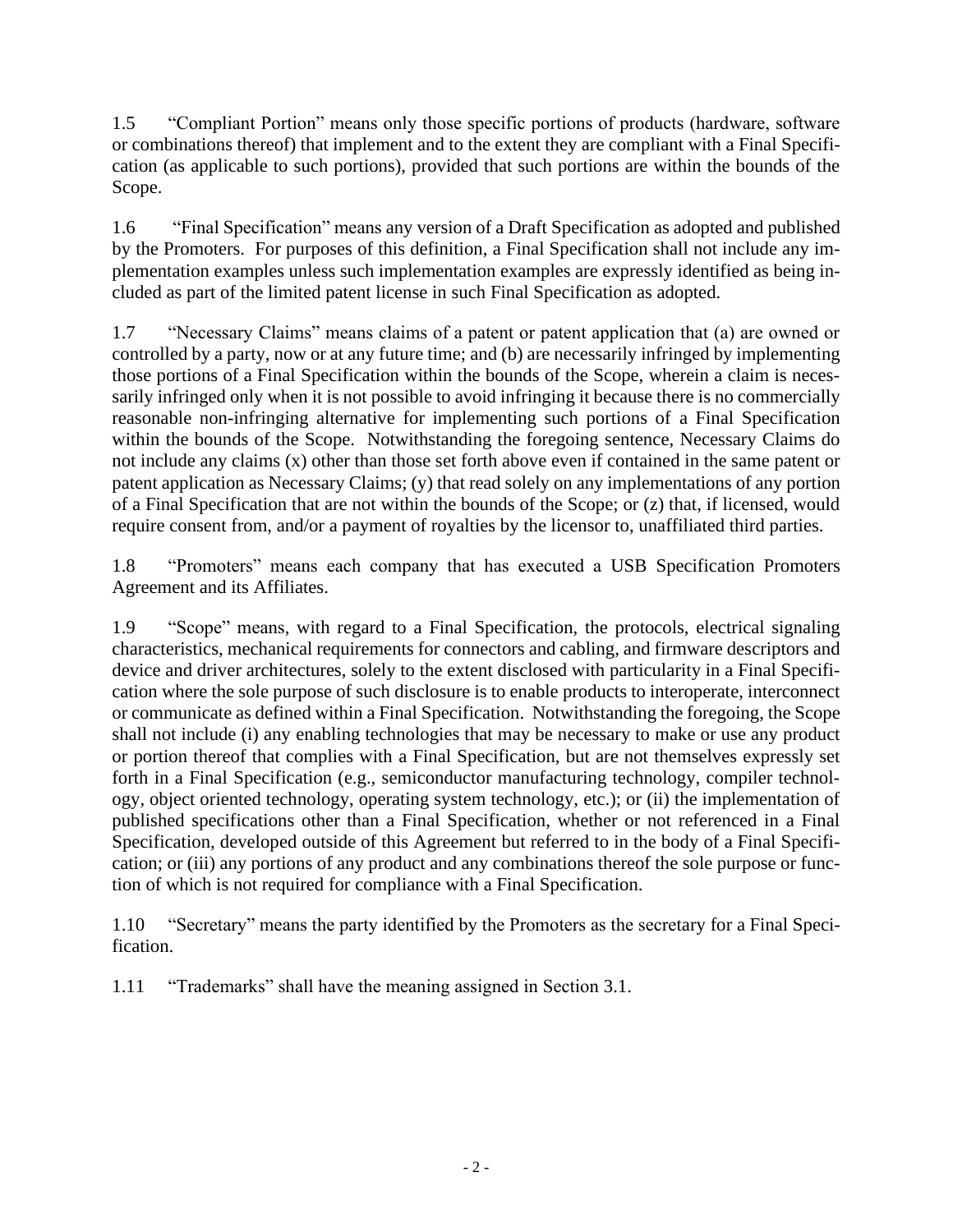## **2. LICENSES**

### 2.1 Limited Patent Licensing Obligation.

(a) To Adopter. Effective upon adoption by the Promoters of the Final Specification and receipt by the Secretary of a fully executed original of this Agreement during the Adoption Period, the Promoters and their Affiliates hereby agree that they will grant to Adopting Party and its Affiliates, (collectively "Licensee") a nonexclusive, worldwide license under their Necessary Claims solely to make, have made, use, import offer to sell, sell and otherwise distribute and dispose of Compliant Portions; provided that such license need not extend to any part or function of a product in which a Compliant Portion is incorporated that is not itself part of the Compliant Portion. Such license shall be granted on a royaltyfree basis and under otherwise reasonable and non-discriminatory terms, provided that such license grant may be conditioned upon Licensee's grant of a reciprocal license binding Licensee.

(b) By Adopter. Effective upon adoption by the Promoters of the Final Specification, Adopting Party and its Affiliates hereby agrees that it will grant to each of the Promoters and all Adopters and their respective Affiliates (also collectively "Licensee"), a nonexclusive, worldwide license under its Necessary Claims solely to make, have made, use, import offer to sell, sell and otherwise distribute and dispose of Compliant Portions; provided that such license need not extend to any part or function of a product in which a Compliant Portion is incorporated that is not itself part of the Compliant Portion. Such license shall be granted on a royalty-free basis and under otherwise reasonable and non-discriminatory terms, provided that such license grant may be conditioned upon Licensee's grant of a reciprocal license binding Licensee.

2.2 Copyright License. Effective upon adoption by the Promoters of the Final Specification, the Promoters hereby grant to Adopting Party and its Affiliates who agree to be bound to this Agreement a nonexclusive, royalty-free, non-transferable, non-sublicenseable, worldwide, perpetual copyright license to the Final Specification to reproduce the Final Specification as necessary in order to exercise the patent rights granted in Section 2.1(a), provided that all reproductions thereof shall include any copyright notices and disclaimers contained in the Final Specification.

2.3 Non-Circumvention. Adopter agrees (i) that neither it nor any Affiliate has transferred patents nor granted exclusive licenses having Necessary Claims, and (ii) that it will not transfer patents or grant exclusive licenses having Necessary Claims, and (iii) that it will cause its Affiliates to refrain from transferring patents or granting exclusive licenses having Necessary Claims, for the purpose of circumventing such Adopter's obligations under this Agreement.

# **3. TRADEMARKS**

3.1 Nonassert. Adopter hereby agrees not to assert, and shall cause its Affiliates not to assert, against any Promoter or its Affiliates or Adopter or its Affiliates any trademark, trade name, or similar rights it may have now or hereafter in the names "Universal Serial Bus" or "USB" or "USB4" (collectively "Trademarks").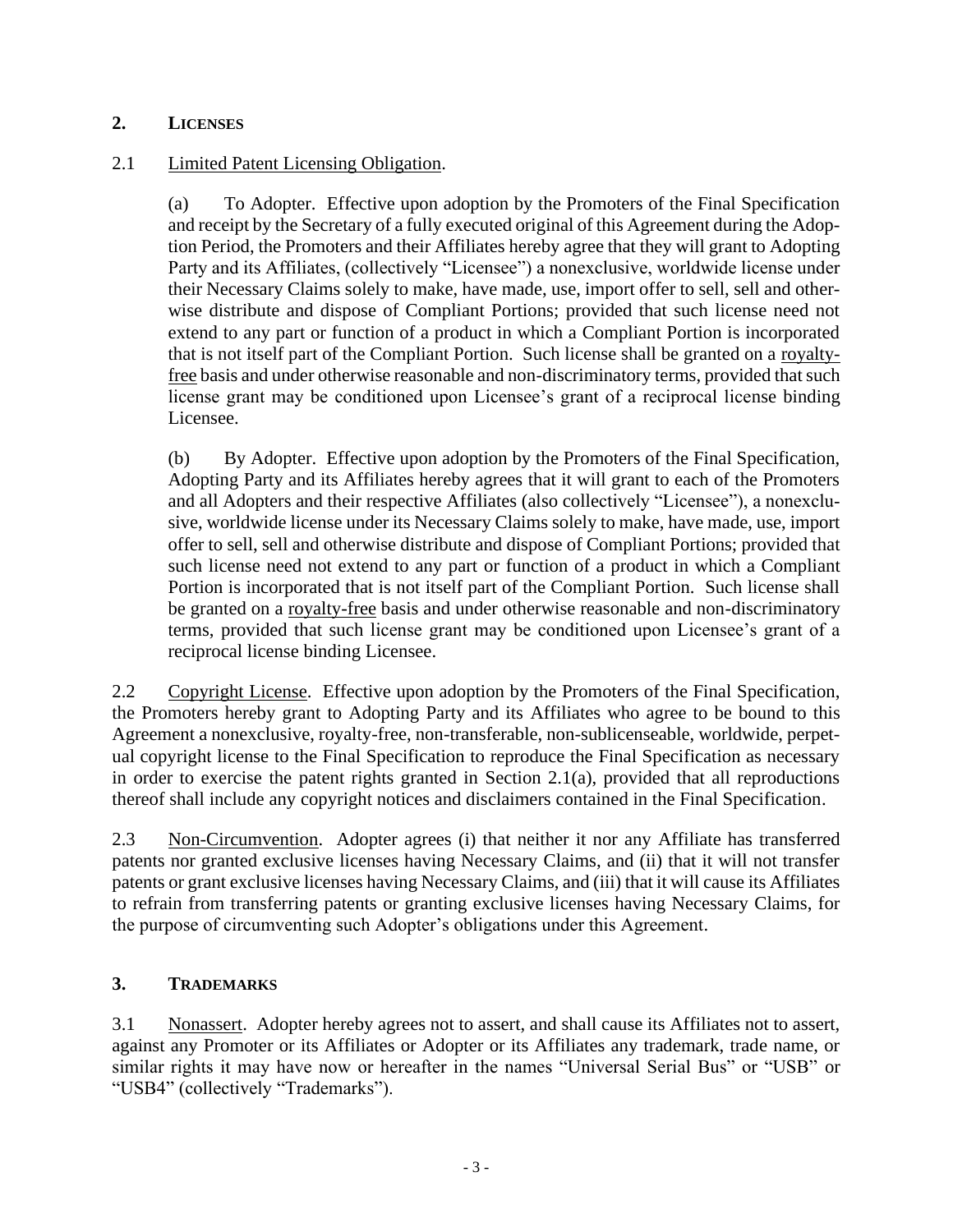3.2 Obligations to Use Trademarks. Adopter is not obligated to use any of the Trademarks on any product, advertising, or on any other material in any manner.

3.3 Use of the Trademarks. Adopter agrees that, to the extent it uses the Trademarks, it shall only use the Trademarks to label and promote products in which all included features and functions reasonably capable of being implemented as Compliant Portions have been so implemented. Adopters shall not use or adopt any trademarks of any product, service or specification likely to cause confusion with the Trademarks.

# **4. WITHDRAWAL**

4.1 Conditions for Withdrawal. An Adopters may withdraw from participation and terminate this Agreement at any time upon giving twenty one (21) days notice to the Secretary.

4.2 Effect of Withdrawal. The license grant committed to and by Adopter as defined in Section 2 above shall remain in effect for the (i) Final Specification, and (ii) any update or alteration to the Final Specification where more than twenty one (21) days has elapsed following Adopter's receipt of notice from Promoters to Adopter of an adoption of such update or alteration to a Final Specification and prior to Adopter giving the notice set forth in Section 4.1 above. If an Adopter gives the notice required in Section 4.1 prior to the end of the twenty one (21) day period following the notice of an adoption of an update or alteration of the Final Specification, the license grant committed to and by Adopter in Section 2 above, in regards to such update or alteration shall be entirely null and void as though never committed.

# **5. GENERAL**

5.1 Effective Date. This Agreement shall become effective when the Secretary receives an original, fully executed copy hereof.

5.2 No Other Licenses. Except for the rights expressly provided by this Agreement, no Promoter or Contributor grants or receives, by implication, or estoppel, or otherwise, any rights under any patents or other intellectual property rights.

5.3 No Warranty. All parties acknowledge that all information provided as part of a Final Specification development process and any Draft Specification and/or Final Specification itself are all provided "AS IS" WITH NO WARRANTIES WHATSOEVER, WHETHER EXPRESS, IM-PLIED, STATUTORY, OR OTHERWISE, AND THE PARTIES EXPRESSLY DISCLAIM ANY WARRANTY OF MERCHANTABILITY, NONINFRINGEMENT, FITNESS FOR ANY PARTICULAR PURPOSE, OR ANY WARRANTY OTHERWISE ARISING OUT OF ANY PROPOSAL, SPECIFICATION, OR SAMPLE.

5.4 Limitation of Liability. IN NO EVENT WILL ANY PARTY HERETO BE LIABLE TO ANY OTHER FOR THE COST OF PROCURING SUBSTITUTE GOODS OR SERVICES, LOST PROFITS, LOSS OF USE, LOSS OF DATA OR ANY INCIDENTAL, CONSEQUEN-TIAL, INDIRECT, OR SPECIAL DAMAGES, WHETHER UNDER CONTRACT, TORT, WARRANTY OR OTHERWISE, ARISING IN ANY WAY OUT OF THIS OR ANY OTHER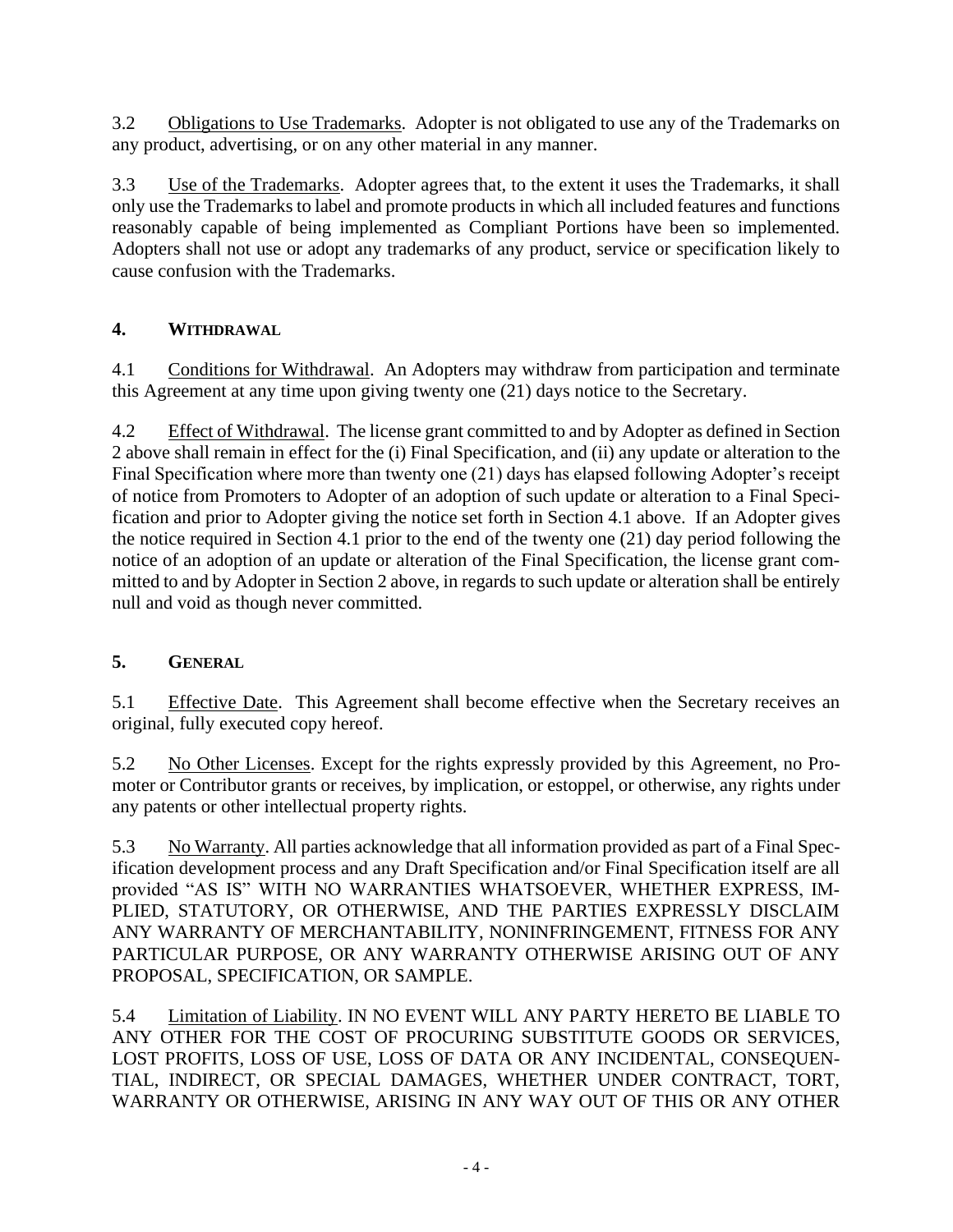RELATED AGREEMENT, WHETHER OR NOT SUCH PARTY HAD ADVANCE NOTICE OF THE POSSIBILITY OF SUCH DAMAGES.

5.5 Governing Law. This Agreement shall be construed and controlled by the laws of the State of New York without reference to conflict of laws principles.

5.6 Jurisdiction. The parties agree that all disputes arising in any way out of this Agreement shall be heard exclusively in, and all parties irrevocably consent to jurisdiction and venue in, the state and Federal courts of New York, New York.

5.7 Notices. All notices hereunder shall be in writing and sent to the parties at the following addresses or at such addresses as the Secretary or Adopter may later specify by such written notice. For purposes of this Section 5.7, written notice shall not include notice by electronic mail or by facsimile.

Notices to Adopting Party:

 $\overline{\phantom{a}}$ 

| Intel Corporation                 |  |
|-----------------------------------|--|
| 2111 NE $25th$ Avenue             |  |
| Mailstop JF5-276                  |  |
| Hillsboro, OR 97124               |  |
| Attn: Brad Saunders, Secretary    |  |
| <b>Subject: USB Specification</b> |  |
|                                   |  |

With a copy to:

Notices to Promoters:

Intel Corporation 2200 Mission College Blvd. Santa Clara, CA 95052 Attn: General Counsel Subject: Initiatives

Such notices shall be deemed served when received by addressee or, if delivery is not accomplished by reason of some fault of the addressee, when tendered for delivery. Any party may give written notice of a change of address and, after notice of such change has been received, any notice or request shall thereafter be given to such party at such changed address.

5.8 Good Faith Dealing. Adopter hereby represents and warrants that it has power to cause all patents owned or controlled by it and all of its Affiliates to be licensed as set forth in this Agreement.

5.9 Press Release. Adopter agrees that any of the Promoters may make a press or other public announcement regarding its activities as a Promoter and may include the identity of Adopter in such announcement.

5.10 Not Partners. The parties hereto are independent companies and are not partners or joint venturers with each other.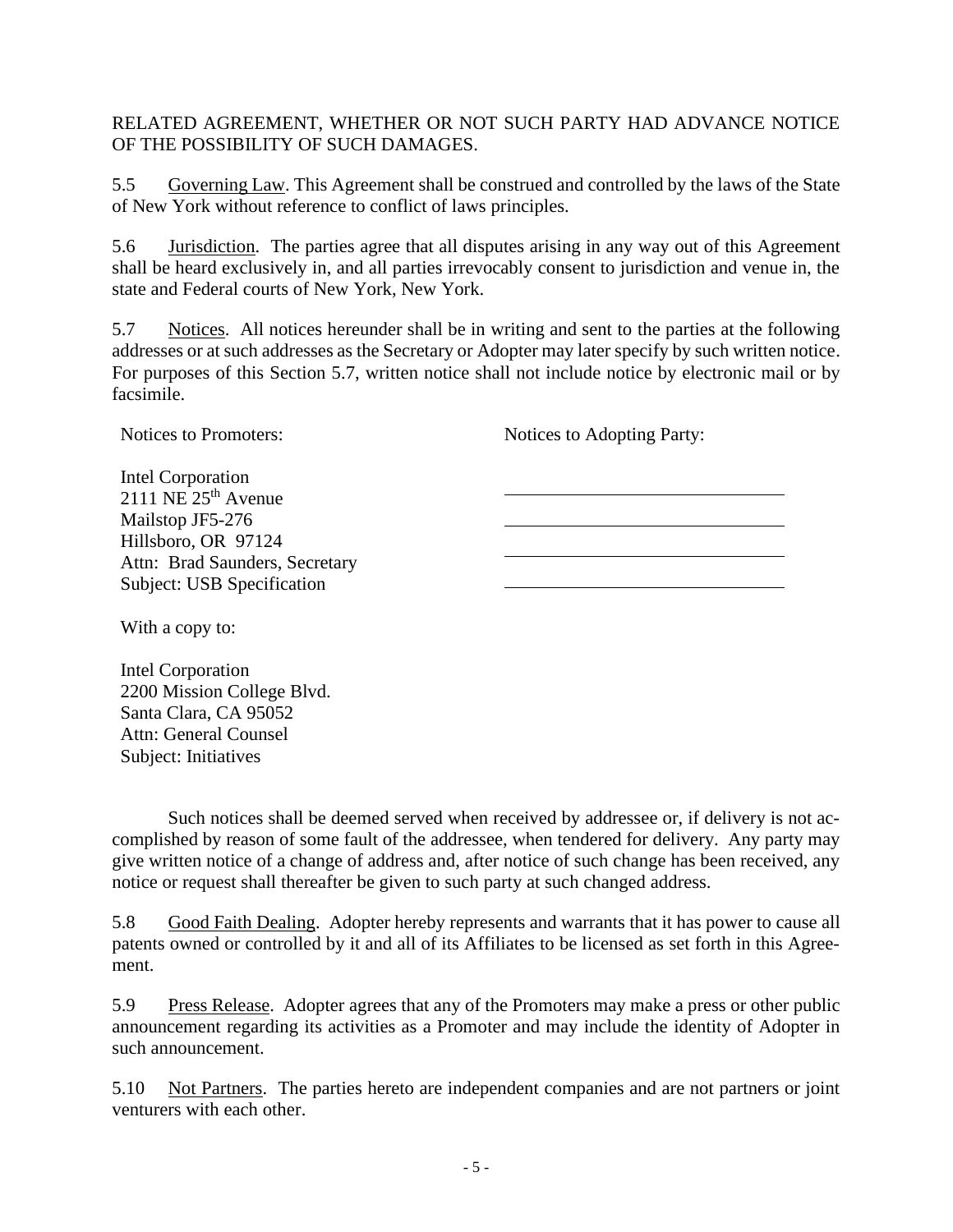5.11 Complete Agreement; No Waiver. This Agreement sets forth the entire understanding of the parties and supersedes all prior agreements and understandings relating hereto. No modifications or additions to or deletions from this Agreement shall be binding unless accepted in writing by an authorized representative of all parties, and the waiver of any breach or default will not constitute a waiver of any other right hereunder or any subsequent breach or default.

5.12 No Rule of Strict Construction. Regardless of which party may have drafted this Agreement, no rule of strict construction shall be applied against any party. If any provision of this Agreement is determined by a court to be unenforceable, the parties shall deem the provision to be modified to the extent necessary to allow it to be enforced to the extent permitted by law, or if it cannot be modified, the provision will be severed and deleted from this Agreement, and the remainder of the Agreement will continue in effect.

5.13 Compliance with Laws. Anything contained in this Agreement to the contrary notwithstanding, the obligations of the parties hereto shall be subject to all laws, present and future, of any government having jurisdiction over the parties hereto, and to orders, regulations, directions or requests of any such government.